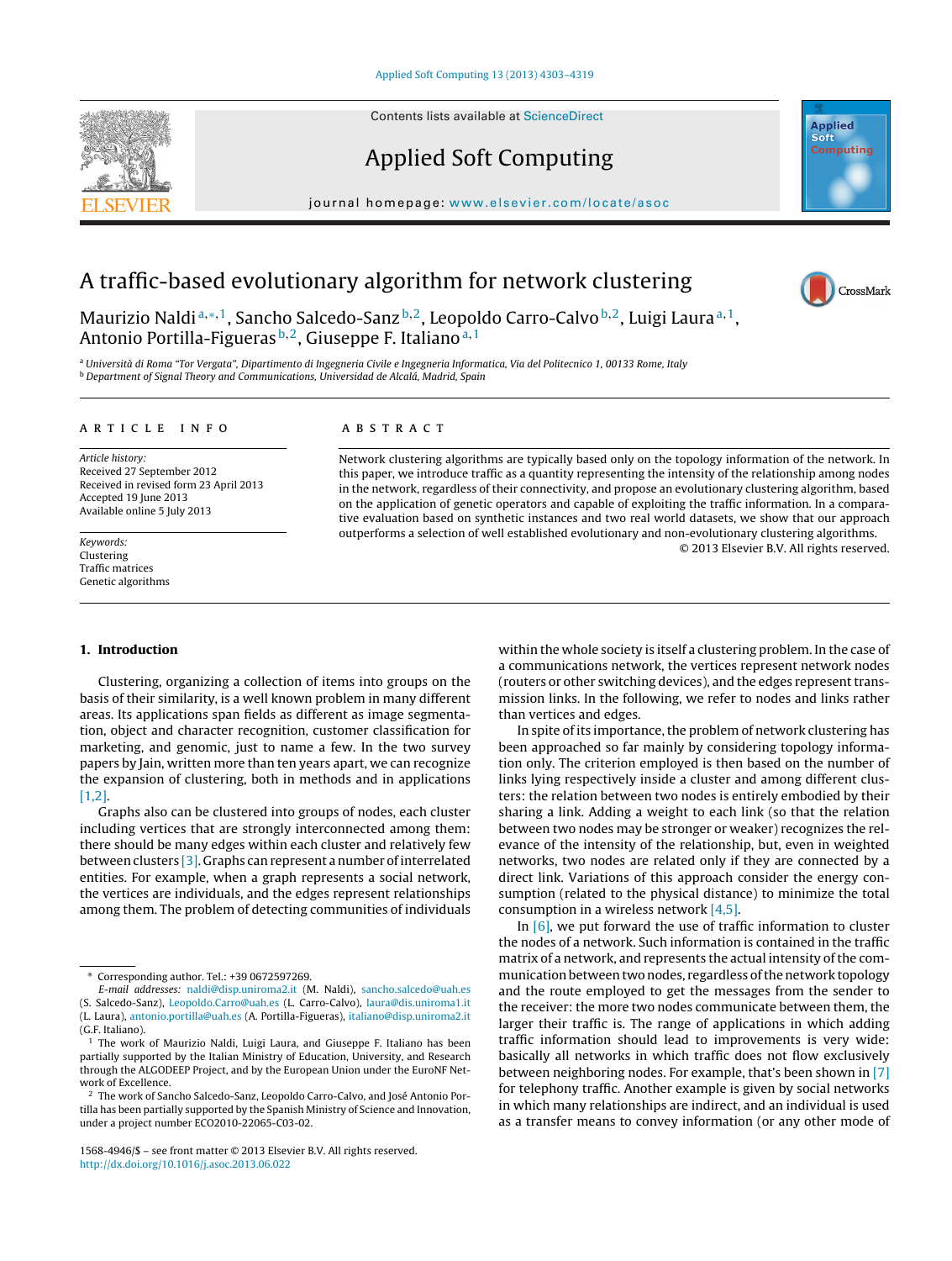relationship, so that traffic is meant here in a broad sense as anything that is exchanged by two nodes) between two other parties (see, e.g., [\[8\]](#page--1-0) for the discovery of hidden relationships and [\[9\]](#page--1-0) for gossip networks). In  $[6]$ , we adapted two quality metrics from the context of topology-based clustering algorithms, to make them applicable in a traffic-based approach, namely the Trafficaware Scaled Coverage Measure and the Modularity measure. In [\[10\],](#page--1-0) we proposed a preliminary version of an evolutionary clustering algorithm, and performed a first comparison against the Spectral Filtering algorithm, a major non-evolutionary clustering algorithm.

In this paper we fully embrace the traffic-based approach for network clustering, and propose a novel evolutionary algorithm based on the use of genetic operators, which we name EC (Evolutionary Clustering). We embed the quality metrics recalled above in the fitness function of the evolutionary procedure, so that our algorithm aims at maximizing the quality of the clustering solution as evaluated through those metrics. We have tested our approach against four competing topology-based clustering algorithms and against an existing evolutionary approach (EvoCluster [\[11\]\)](#page--1-0) on synthetic and real world datasets. We fully describe our evolutionary algorithm and report the results of that comparative evaluation. We compare the first two statistical moments of the two metrics (which represent a measure of central tendency and dispersion), while in previous works the comparison was limited to the scatterplot of the metrics. In this paper, we also compute the percentage of success of the Evolutionary Algorithm against its non-genetic competitors. The comparison performed in this paper is completed by a thorough analysis of the computational cost. The key results obtained in this work are: (1) We show that our evolutionary algorithm achieves better values of both quality metrics than the topology-based alternative clustering algorithms; (2) We provide an analysis of the computational cost of the EC algorithm; (3) we show that its computational cost is lower than that of the topology-based competitors (excepting K-means). We have also performed a comparison with the above selection of non-evolutionary algorithms and the evolutionary algorithm Evo-Cluster, using a synthetic dataset with larger traffic matrices. Also in the case of synthetic matrices, our EC algorithm outperforms all the other algorithms, with the only exception of Newman's and Kmeans for the larger traffic matrices when the modularity metric is used.

The rest of the paper is organized as follows. In Section 2 we recall the notion of traffic matrix and its use in the context of network clustering. In Sections 3 and 4 we describe respectively our traffic-based Evolutionary algorithm and the topology-based competitors employed in our comparative evaluation. Sections [5.1](#page--1-0) [and](#page--1-0) [5.2](#page--1-0) are devoted to set the performance evaluation context, respectively through the definition of the quality metrics and the description of the real world datasets. Finally, in Sections [5.3–5.5,](#page--1-0) we describe the results of the comparison, under the two viewpoints of the quality of the clustering solutions (for the real world datasets and the synthetic one) and the computational cost.

#### **2. Traffic information and clustering**

Network clustering is traditionally performed on the basis of topology information. Roughly speaking, two nodes belong to the same cluster if they are strongly interconnected. In this paper, we advocate instead the use of traffic information to partition the network into clusters. In this section, we review the tools that gather respectively the topology information used for clustering in the traditional approach, and the traffic information employed in ours; we compare them, and provide motivations for the use of traffic information.

When we cluster a network on the basis of the connectivity information only, we employ the adjacency matrix A. The generic element  $A_{ii}$  of that matrix equals 1 if the nodes *i* and *j* are connected by a link, and 0 otherwise. When links are bidirectional (which is usually the case in communications networks), the adjacency matrix is symmetric. Though two nodes may be considered strongly related if they are directly connected, clustering based on the adjacency matrix fails to consider the case where two nodes have a strong relationship even if they are topologically distant.

For this reason, we introduce traffic matrices as the basis for network clustering. Traffic represents the intensity of the relation between two nodes, regardless of the way those nodes are connected. Nodes that communicate heavily between them, as indicated by the traffic matrix, should be put into the same cluster, though they are not directly connected. In a traffic matrix X, the element  $X_{ii}$  provides the traffic originated by node  $i$  and destined for node j. Despite the use of the term traffic, there are several possibilities as to the actual quantity used to represent traffic. In [\[12\],](#page--1-0) a two-level taxonomy of traffic matrices is proposed, based on the spatial representation of network traffic used and the aggregation level for the sources and destinations engaging in traffic exchanges. In addition, we may consider either intensity values (averages over a measurement time window, typically an hour long) or volume values (accumulated over a typically much longer observation window, e.g., over a month), depending on the purpose of the traffic matrix  $[13]$ . The resulting matrix is generally asymmetric, even for a network with all bidirectional links. Their asymmetry makes methods employed for weighted networks unsuitable, since they typically assume a symmetric weight matrix [\[14\].](#page--1-0) Traffic matrices are dense, usually complete, as opposed to the usually sparse structure of adjacency matrices. The elements of traffic matrices are real numbers, rather than Boolean values. In addition, they often vary considerably even over small time frameworks, while the topology is much stabler, with changes due typically to failures or planned interventions. Contrary to adjacency matrices, traffic matrices are independent of the internal topology of the network. Moreover, when the nodes *i* and *j* are supposed to be respectively the ultimate source and destination of that traffic, the traffic matrix is also insensitive to routing changes, which represents a further advantage in their use and a spur to estimate them as accurately as possible [\[15,16\].](#page--1-0)

#### **3. The evolutionary clustering algorithm**

The main objective of this paper is to introduce a new evolutionary algorithm to perform a partitional clustering of a network on the basis of traffic matrices and a fitness function that describes the quality of the clustering solution. By partitional clustering we mean an approach where each node is assigned to a single cluster: clusters do not overlap and represent a partition of the network. In this section, we describe that algorithm.

A primary issue in any clustering algorithm is the choice of the number of clusters. Some algorithms need it to be defined a priori, while others include the number of clusters as a variable to be optimized during the clustering process, jointly with the composition of each cluster. The review in  $[17]$  adopts that feature to classify clustering algorithms into two classes: algorithms with either a fixed or a variable number of clusters.

Our algorithm does not require the number of clusters to be decided a priori. Rather, the candidate solutions can be composed of different numbers of clusters, so that it can be considered to belong in the latter class. Nevertheless, our algorithm requires the maximum number  $k^*$  of clusters to be set, so that the candidate solutions can be made of any number of clusters in the range between one and that maximum. The number of clusters  $k \leq k^*$  is therefore an outcome of the algorithm.